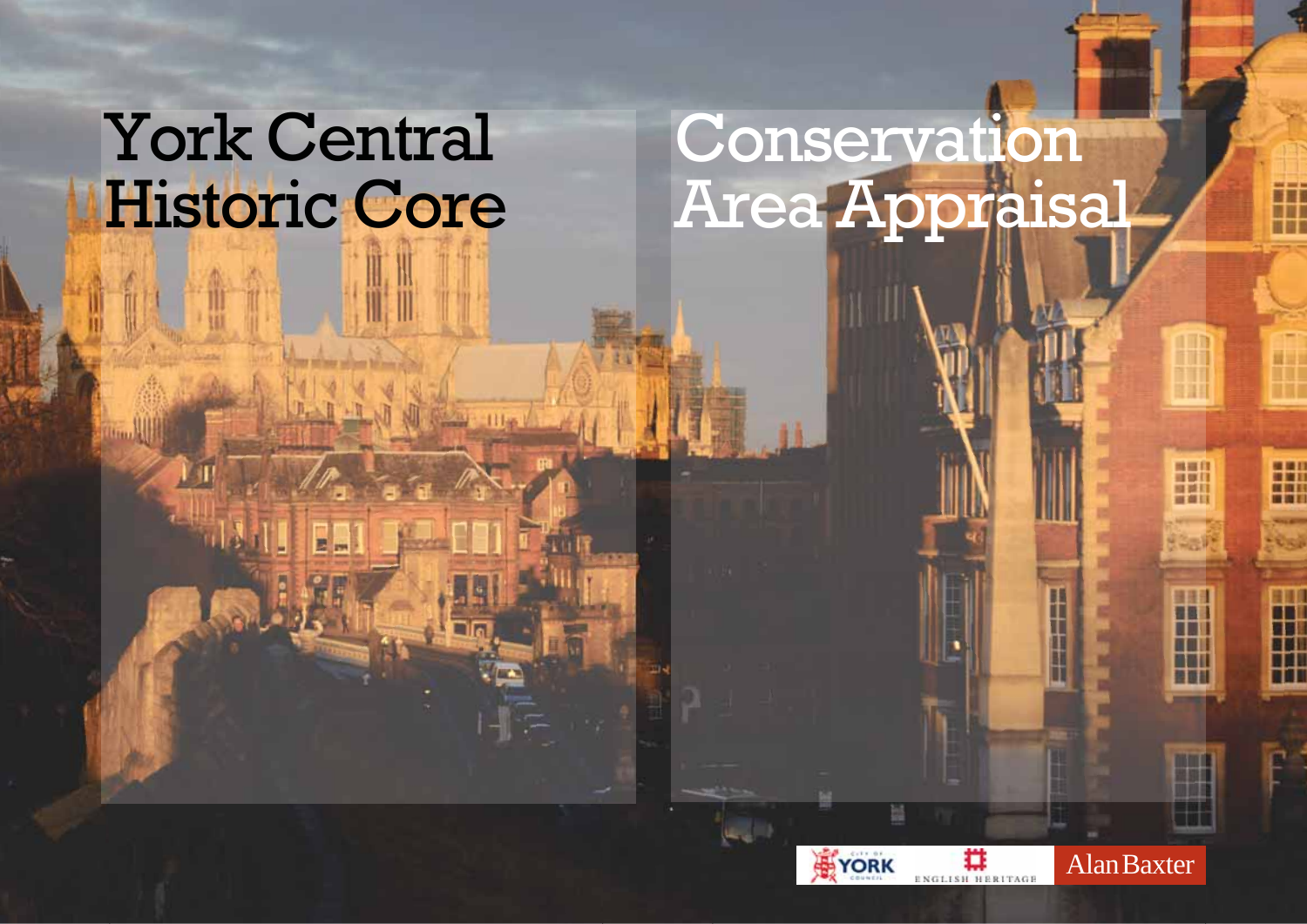## **York Central Historic Core**

Conservation Area Appraisal

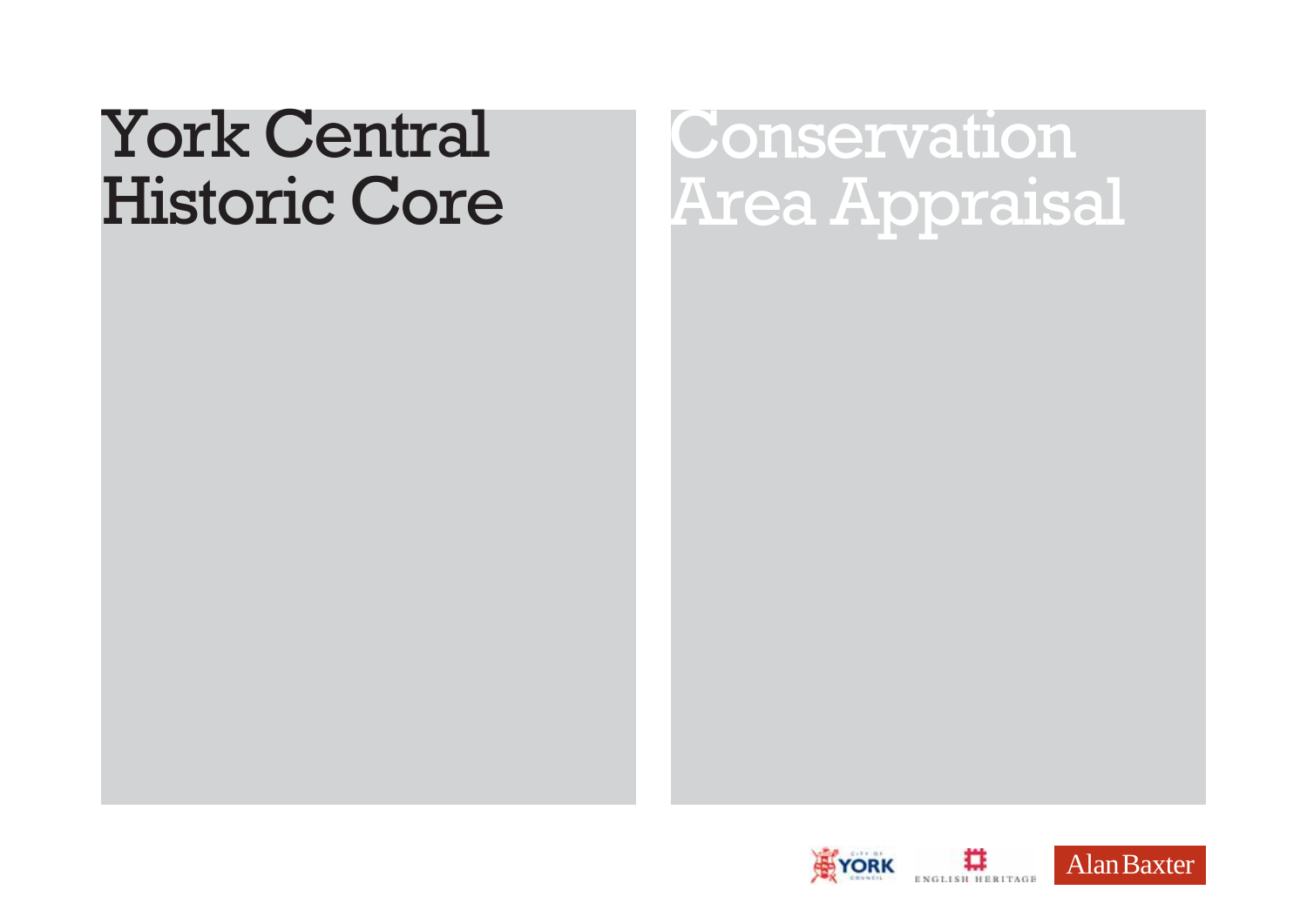#### Contents

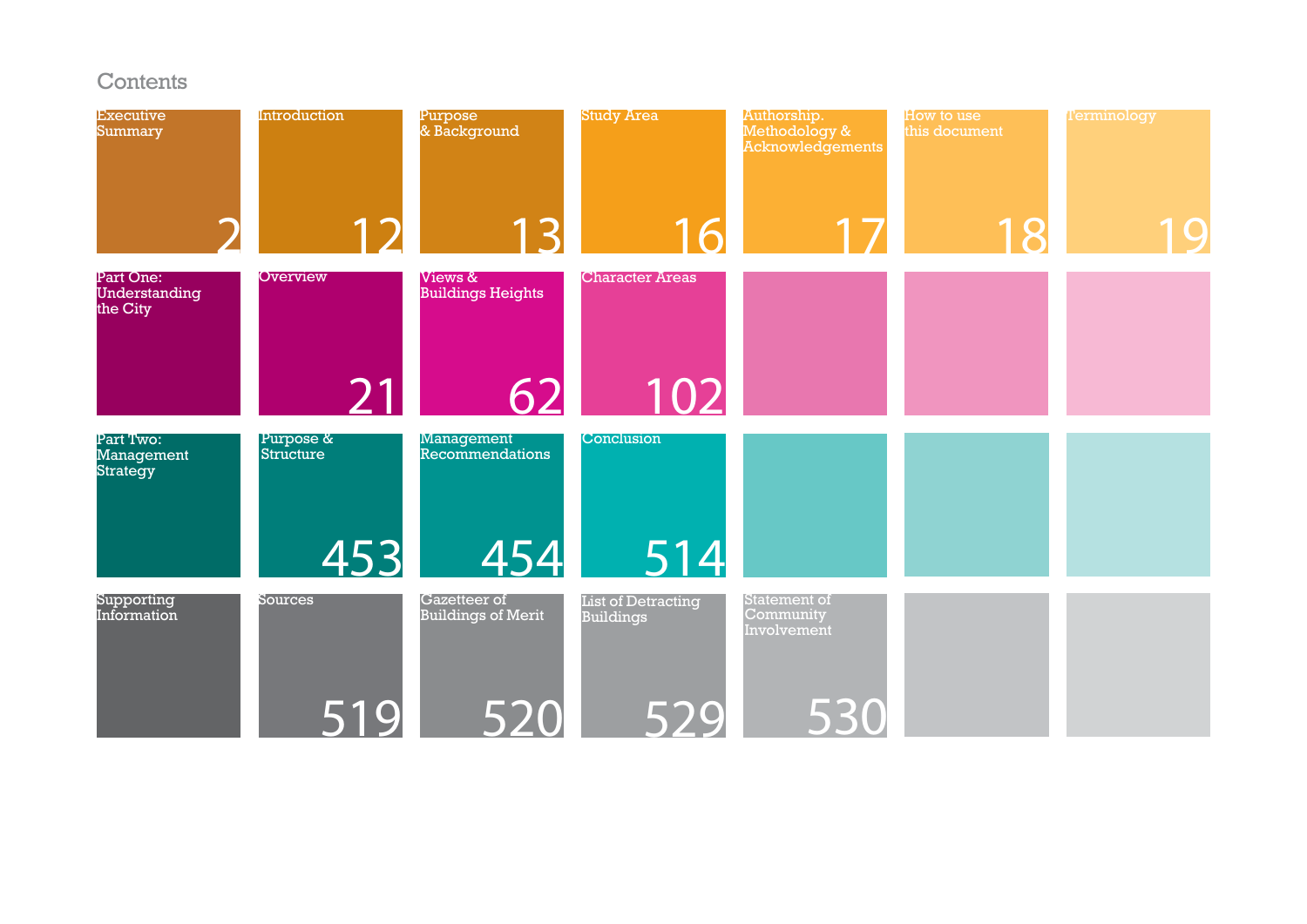

**Cllr Dave Merrett Cabinet Member for City Strategy** 

### **TO FOLLOW**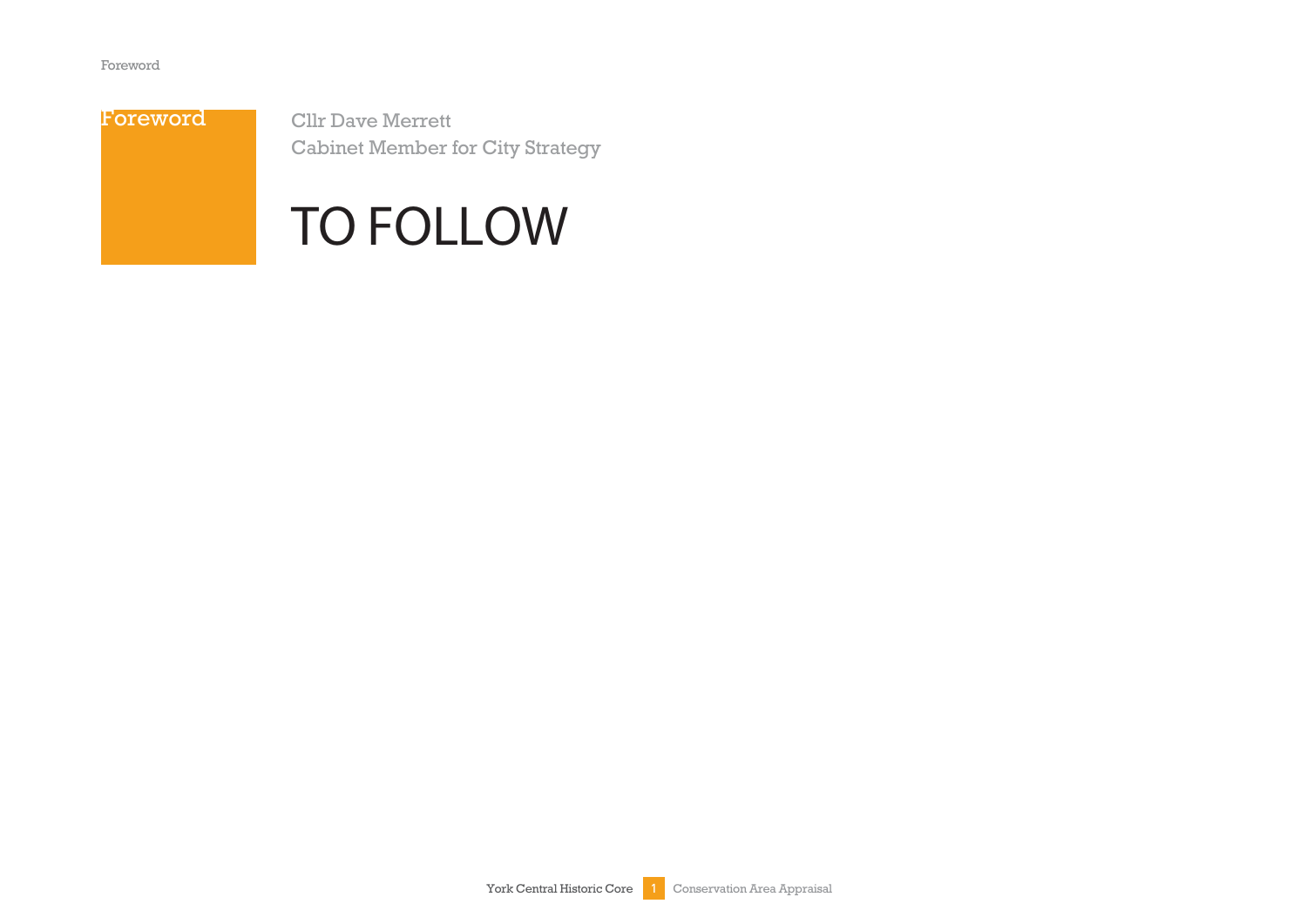## Executive<br>Summary

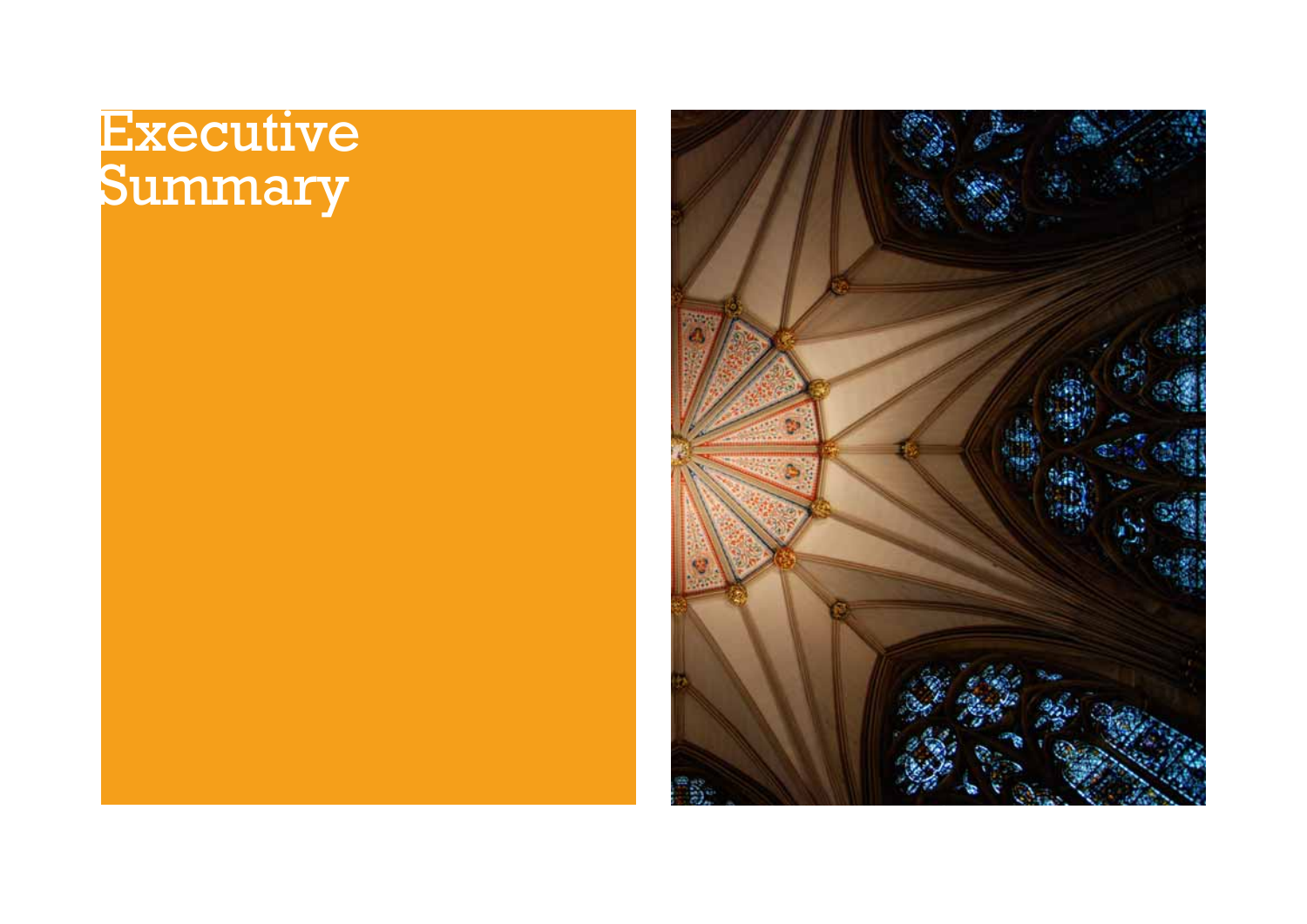#### Aims & Objectives

City of York Council, in association with English Heritage, appointed Alan Baxter & Associates to prepare an appraisal of the city's Central Historic Core Conservation Area. This is the first in-depth study of the Conservation Area – which encompasses the medieval walled city and the early suburbs – to be undertaken since the Area was designated in 1968.

The Appraisal will help the Council to fulfil a statutory duty to draw up and publish proposals to preserve and enhance conservation areas. It does this by defining the unique characteristics which make the historic core of York so special and by identifying the threats and opportunities to its conservation and enhancement. These are the foundations for developing practical policies and proposals for the management of the Conservation Area which will enable it to play a positive role in shaping an economically and socially successful city.

#### **Policy Framework**

The Appraisal was commissioned as one of a suite of documents forming the evidence base for the Local Development Framework. It interfaces with other evidence base documents, notably the Heritage Topic Paper, the City Centre Movement and Accessibility Framework and the New City Beautiful Economic Vision.

The recommendations and ideas it contains will inform the policies and proposals of the City Centre Area Action Plan and other Development Plan Documents and Supplementary Planning Documents.

The Appraisal is also intended to aid rational and consistent planning decisions by clearly and publicly articulating the special interest of the Conservation Area. Legislation and government policy, such as Planning Policy Statement 5: Planning and the Historic Environment, require all decisions on planning applications in the conservation area to be founded on such understanding.

Finally, the Appraisal is conceived as one of the documents that will form the basis for a World Heritage Site Management Plan if a future bid is successful.

#### **Methodology and Structure**

The methodology and structure of the report follow best practice as set out in English Heritage guidance, adapted to the particular demands of a conservation area as exceptionally large and complex as this.

The main body of the report is divided into two parts:

• Part One: Understanding the City Here the Area's development and character is analysed first at the level of the city and then by dividing it into two dozen character areas. These character areas allow more detailed analysis to be undertaken.

 The purpose of this section is to identify, first, the Conservation Area's special interest, second, those issues that threaten to harm this interest and, third, the opportunities that exist for enhancing its appearance and character.

• Part Two: Management Strategy sets out a series of practical management recommendations to enable the Council, its partners and the local community to address the threats and opportunities identified in Part One. Its Conclusion identifies the over-arching Principles for future management and the Priorities for action.

Key characteristics of the project have been**:**

- Partnership with council and English Heritage officers
- Consultation with a Key Stakeholder Group and the public, and:
- Accessibility, with the intention of producing a readable and engaging document designed for web access that will hopefully neither bore the professional or alienate the general public.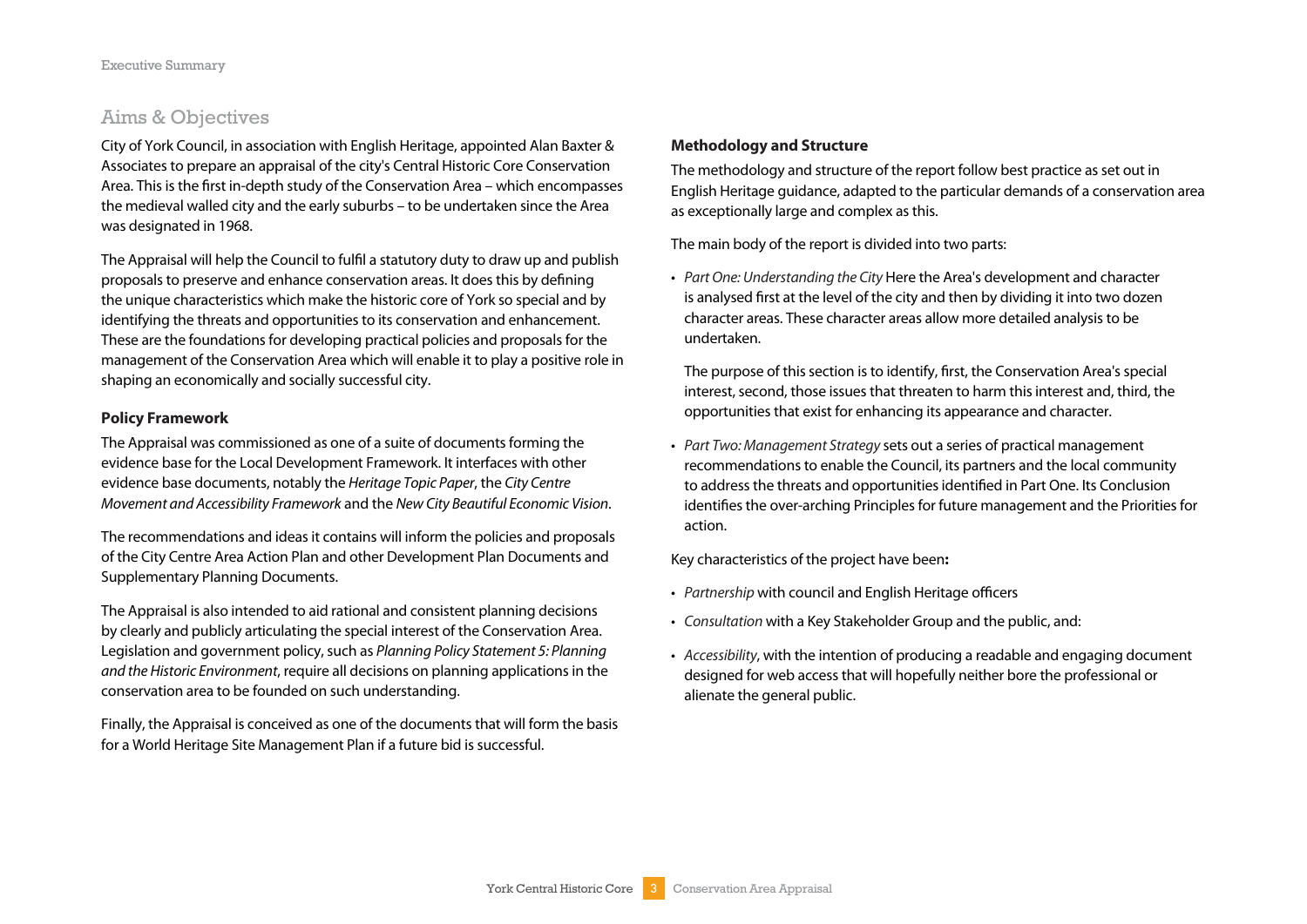#### Executive Summary





Prevailing townscape and building character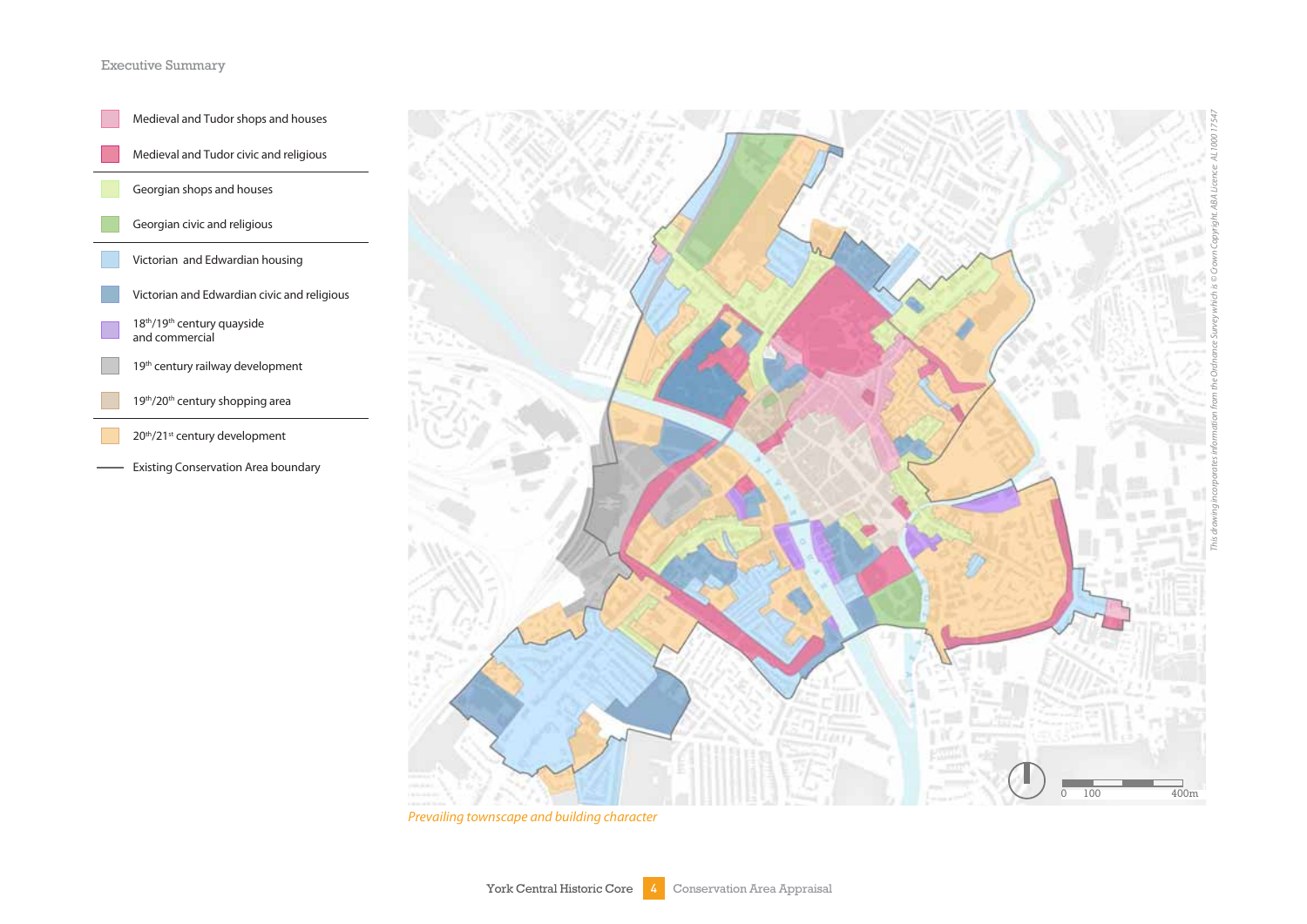#### What Makes the Historic Core of York Special?

The necessary precursor to effective management of any conservation area is the identification and definition of the special character which it is the purpose of designation to conserve and enhance.

York's historic core is an inherently complex place whose character and appearance is the unique outcome of a subtle fusion of many factors: historical development and change, architectural style and materials, topography, spaces and landscape, landownership and uses. The Local Development Framework's Core Strategy Heritage Topic Paper has identified six Principle Characteristics which define the qualities, interest and cultural significance of York which sets it apart from other English cathedral cities. As they explain the special interest of the historic core they are:

**Strong Urban Form.** There are few places in the British Isles where a two thousand year legacy of urbanism can be appreciated in such detail as York. Today's street pattern combines the principal roads of the Roman settlement with Anglo-Scandinavian and medieval streets and building plots and Georgian and Victorian highway improvement. It is relatively little scarred by postwar redevelopment and engineering. The results is a rich townscape of intimate streets, small irregular public spaces and above all contrast and surprises, twists and turns, juxtapositions of forms and materials and sequences of ever-changing vistas and panoramas.

**Compactness.** York retains a very compact, densely-populated historic core. The City Walls play a significant role in the survival and the perception of this. The centre is therefore a highly walkable place.

**Landmark Monuments.** The Conservation Area contains historic buildings and structures of the highest architectural and historic interest: in the Minster, one of the greatest Gothic buildings of Europe; in the City Walls and Clifford's Tower, the most extensive medieval wall circuit in England, and one of the best preserved in Europe; in the guildhalls and churches the greatest concentration of medieval civic and religious buildings in the country; and in the Eye of York the grandest group of 18<sup>th</sup> century public buildings outside London.

**Architectural Character.** Tremendous architectural variety – from medieval houses and tenements to Georgian terraces, the monuments of the Railway Age, the legacy of industrialisation and redevelopment in the  $20<sup>th</sup>$  century – creates endless juxtapositions of style and form. Yet there is an overriding harmony of materials – plaster/timber, brick and Magnesian Limestone – roofscape, continuous street fronages and a very humane scale.

**Archaeological Complexity.** The peculiar sub-surface conditions of York have ensured that archaeological evidence for 2,000 years of occupation and activity survives in a remarkable state of anaerobic preservation which is only matched by a small handful of sites worldwide. The archaeology of the city centre is therefore of outstanding international importance.

**Landscape and Setting.** A settlement was founded and prospered because this is a good crossing point on the River Ouse and a natural centre for regional communications. The Ouse and the Foss not only play a significant part in defining the character of the townscape, but as a thriving international port were fundamental to the past prosperity and growth of York. Because the Vale of York is a low-lying bowl surrounded on three sides by higher ground, long distance and close quarters views of the Minster are numerous and treasured. Through these views the relationship between the city and its landscape setting is illustrated, and the city reaches into the consciousness of people many miles away.

These six characteristics combine to create a conservation area of extraordinary and perhaps **unparalleled variety and richness**. This is what makes it unique. Moreover, this variety is not limited to built form; it is inextricably linked to the **diversity and the vitality of use** – residential communities, businesses, educational and cultural life – which are as fundamental to the special character of the Conservation Area as its archaeological deposits or medieval monuments.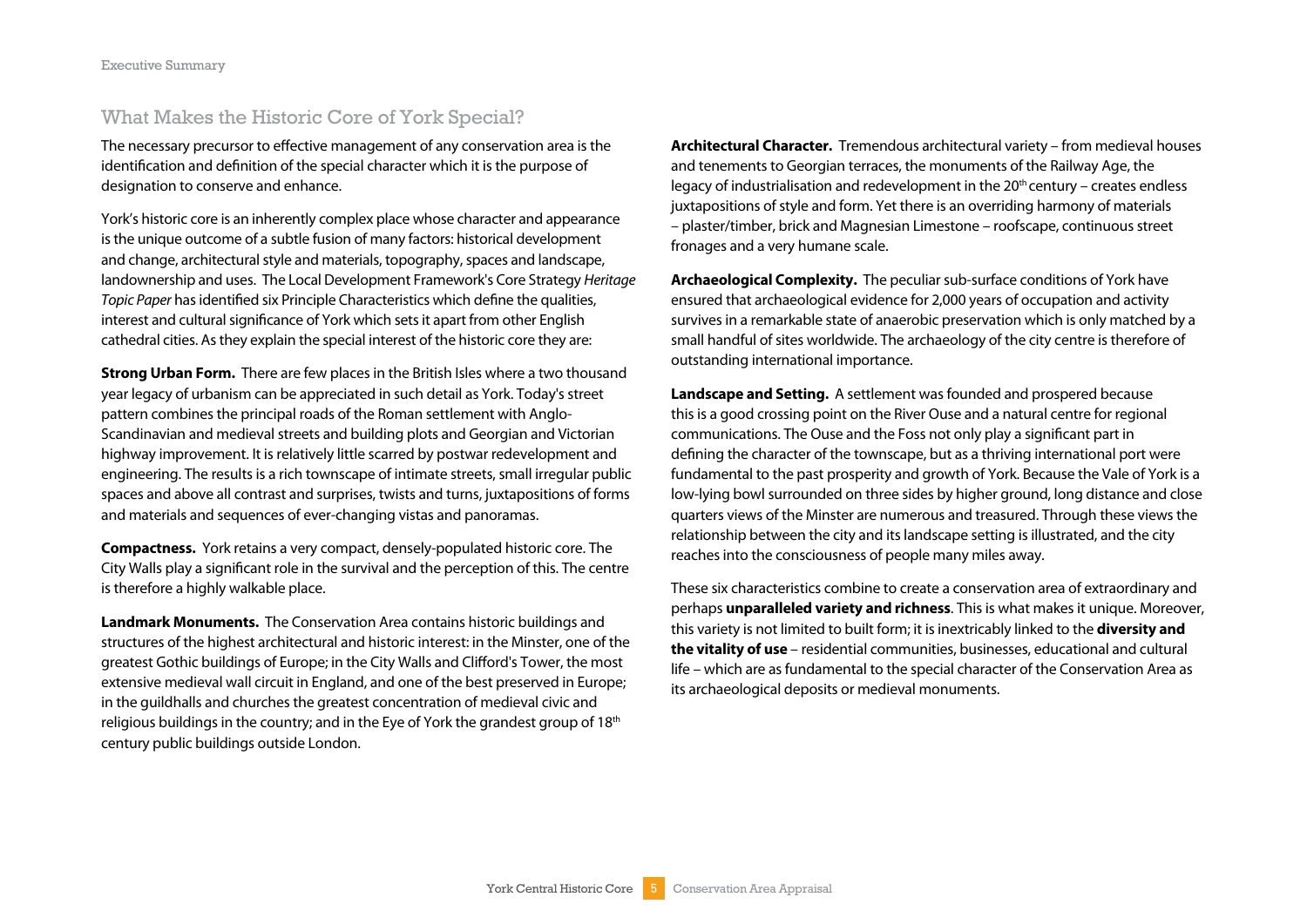#### Character Areas

- Bootham Park Hospital
- **B** Bootham
- **6** Marygate
- **Museum Gardens & Exhibition Square**
- **G** Gillygate
- **B** Lord Mayor's Walk 123345678910
- **O** Monkgate
- **a** Aldwark
- **Minster Precinct**
- **The Medieval Streets**
- **D** Central Shopping Area
- King's Staith & Coppergate Centre
- **B** Castle
- **Piccadilly**
- **G** Fossgate & Walmgate
- **G** Outer Walmgate
- $\bigcirc$  Walmgate Bar
- **B** Fishergate
- Queen's Staith & Skeldergate
- **20** Bishophill
- **a** Micklegate
- **22** Railway Area
- Blossom Street & Nunnery Lane
- **2** The Mount

#### Character Area grouping

- Grand institutions and
- monuments set in green space
- The dense historic commercial core – the pedestrian realm
- Edge of centre independent retail/commercial streets on through routes



Residential areas - compact neighbourhoods within the city walls and grander suburbs on the city approaches

#### Over-arching influences

- The celebrated city walls and landscaped ramparts enclose and define the city's core and limit crossmovement
- The Ouse and Foss rivers influence land use and activity, shape public space and access, and further define the central core

Approaches to the core along the ancient routes into the city, defined by views to the Bars, City Walls, **CONTRACTO** Minster and increasing commercial activity



Character Area summary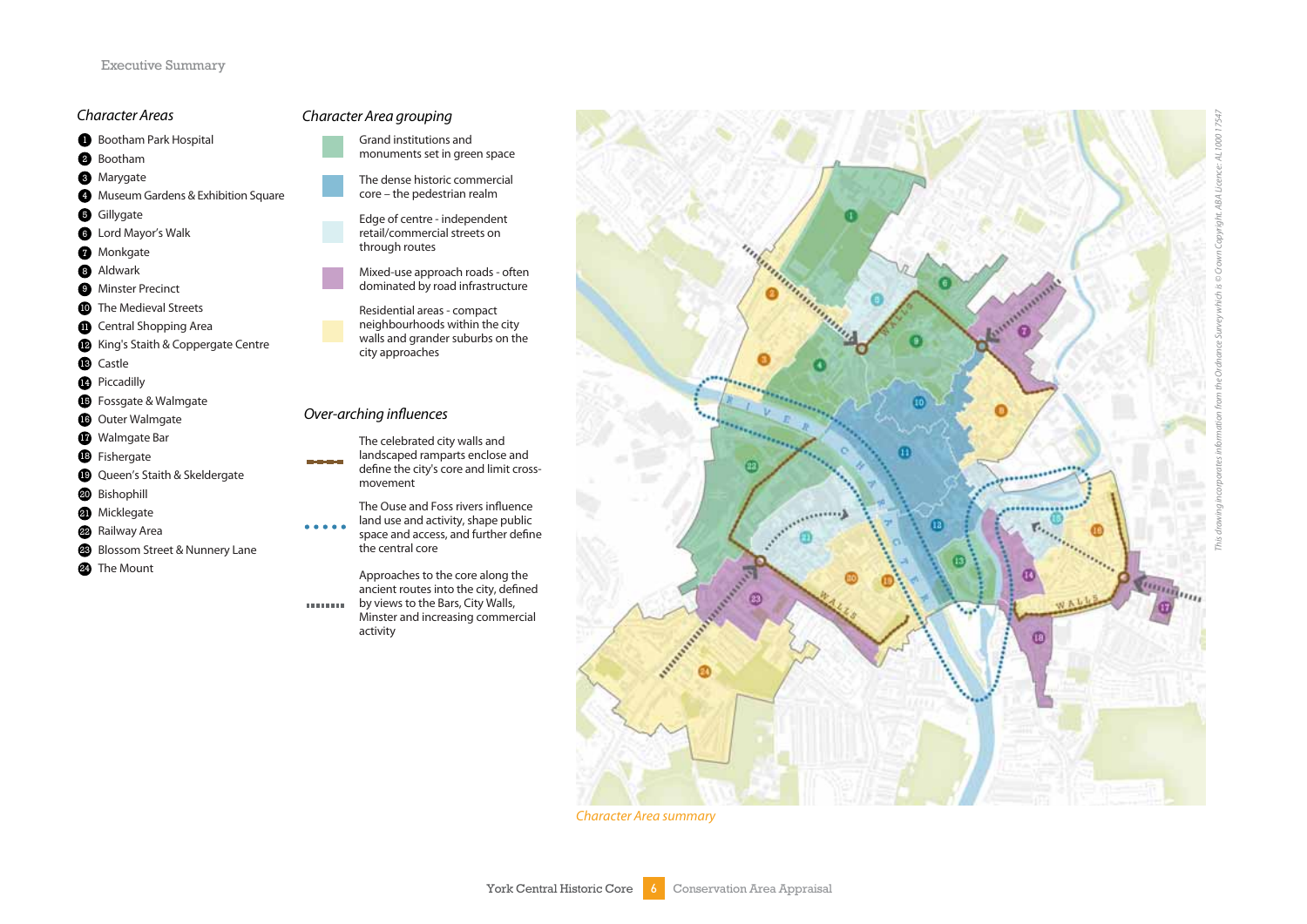#### Threats & Opportunities

Having defined the unique character of the Conservation Area, the appraisal considers the threats to its conservation and opportunities for its enhancement. These form the basis for the study's management recommendations.

Overall, the Conservation Area is a vibrant place in good material condition. Nevertheless, there a number of challenges for the City of York Council and its partners to address if the Area is to play its fullest role in the future economic and social prosperity of the city:

#### **Defining the Special Interest of the Conservation Area**

- broadly speaking the existing boundary of the Conservation Area, last reviewed in the 1970s, corresponds to the historic core of the City, but developments since then mean some of minor changes are required (see Priorities plan, below)
- the appraisal identifies buildings which detract from the character and appearance of the Area and unlisted buildings of merit which make a special positive contribution and could be added to the proposed Local List

#### **Conserving its Special Interest**

The appraisal identifies a number of threats to the built character of the conservation area, as well as management tools to address them:

- buildings at risk and underused upper floors where concerted action is required
- unlisted residential streets whose character is being eroded by piecemeal change such as replacement doors and windows; Article 4 Directions could be used to control this
- unsympathetic shopfronts and associated signage and uncontrolled sale and letting advertising
- the need for policy direction to regulate the retrofitting of existing buildings to reduce their carbon emissions

#### **Views and Building Heights**

• views across and into the Conservation Area and the city's little-altered skyline are some of its most precious but fragile qualities; development could harm them if not carefully managed

• this appraisal identifies 26 Key Views which define the character and image of the core, as well as numerous other views of local significance (see plan on following page)

#### **Development and Design**

- there are few large development sites in the Conservation Area, but those and others on its periphery could have a significant impact on its character and appearance
- new architecture should be of a standard befitting the qualities of York's townscape. This requires encouragement, education and co-operation

#### **Streets and Spaces**

- public spaces are few in number, mostly small (compared to other cities) and often cluttered, detracting from the functionality of the spaces and setting of buildings
- footstreet surfacing, signage and management is inconsistent and confusing
- parks and gardens are under-utilised and remain unexplored by many visitors; some are not well linked to neighbouring spaces

#### **Transport and Movement**

- the pressure of road traffic is a major threat to the character and quality of the Area
- it is particularly bad along the inner ring road and the approaches; gateway streets and Bars are especially compromised
- it has an environmental impact (e.g. in Gillygate), a physical impact (e.g. damage to Bars) and a visual impact (e.g. Exhibition Square and Bootham Bar)

#### **The Rivers**

• are an underutilised asset; more could be done to extend access to their banks and improve the quality of public spaces along them

#### **The City Walls**

- the setting of these defining elements of the townscape is scarred by the inner ring road and faces further pressure from development
- the full potential of the walls and ramparts as a linear public park is not currently realised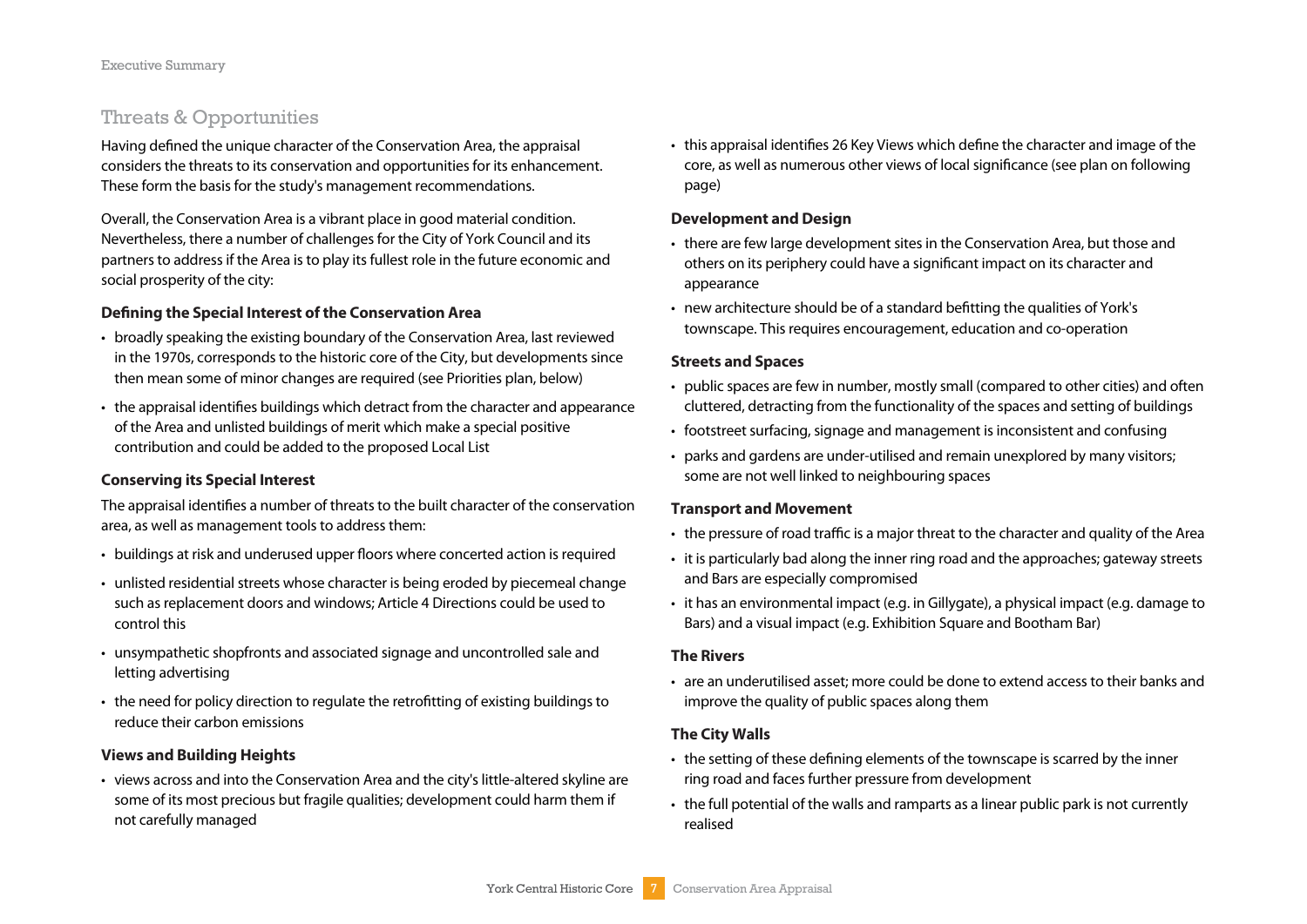#### Executive Summary





Key and local views and taller buildings in the Conservation Area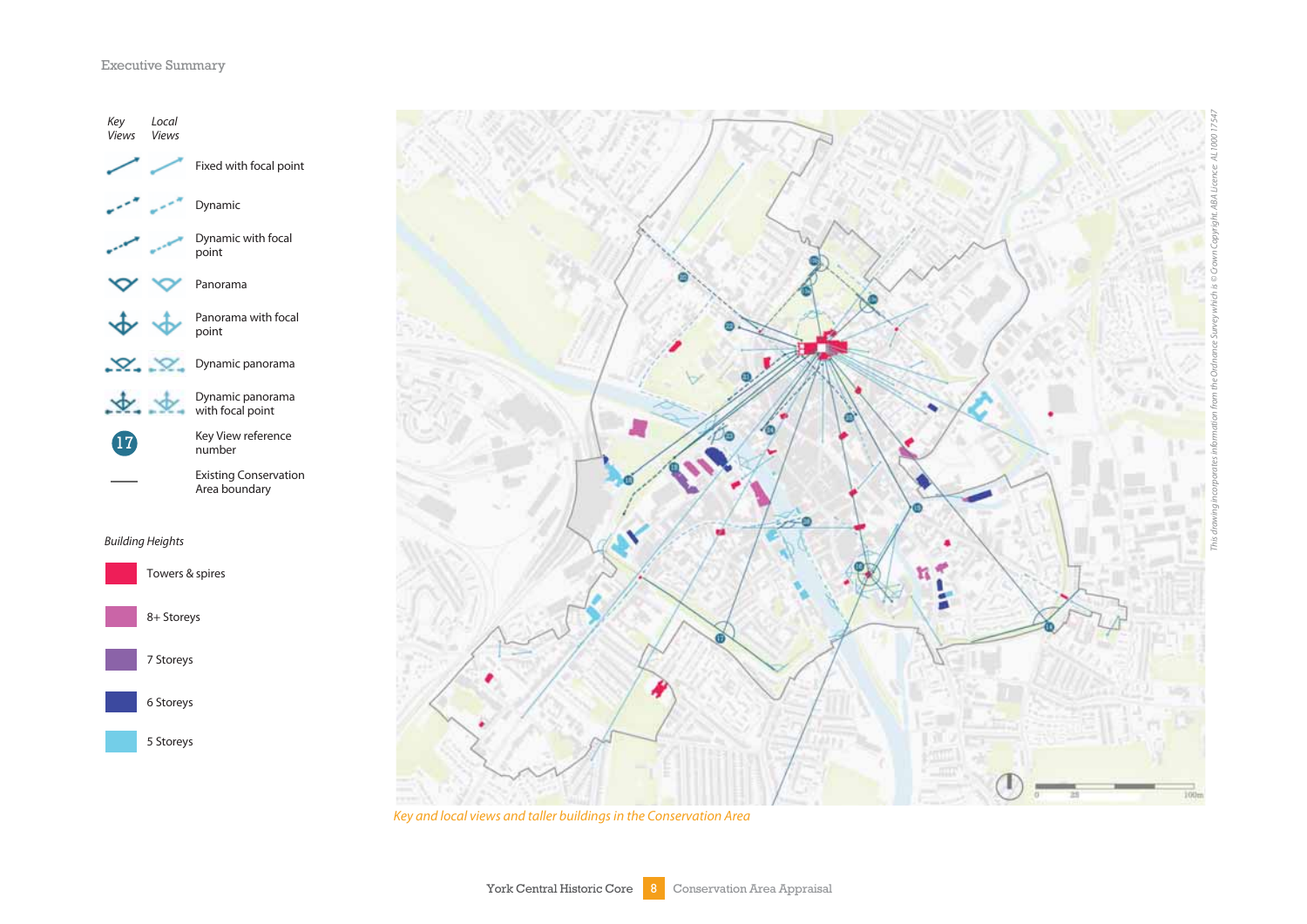#### Conclusion: Principles & Priorities

This Appraisal has found the York Central Historic Core Conservation Area to be a place of outstanding quality and, arguably, of unparalleled richness and variety. No other British city can boast such extraordinary evidence of settlement over 2000 years combined with such a range of outstanding important buildings, structures and streets. Whilst the appraisal has also found the Conservation Area to be in generally good health and robust condition, the study has identified numerous ways in which its conservation could be improved and its character and appearance enhanced. These improvements would not only benefit the historic environment, but as this heritage is the foundation of York's present vitality, they would also sustain the city's long-term economic and social prosperity.

There are many recommendations. All have been carefully considered with stakeholders, and all of them would bring important benefits. Nevertheless, at the end of such an exercise it is necessary to stand back and identify the outstanding themes and the key priorities in order to focus energy and scarce resources on the most important management issues facing the City and its partners:

#### **Principles for Management**

- 1) Recognise in policy and in action that the future economic prosperity and growth of the city centre is founded on conserving, enhancing and celebrating the significance of the Conservation Area and York's six Principal Characteristics, and work in partnership with stakeholders and the public to achieve this.
- 2) Communicate the remarkable interest and importance of the historic core and the principles and priorities for its conservation and enhancement to all in the Council and to residents, workers, developers, businesses and visitors.
- 3) Maintain and foster the remarkably rich mix of uses and the continued presence of substantial residential communities, which are fundamental to the historic core's social and economic strength and as essential to its special character as the medieval walls and Georgian buildings.
- 4) Rebalance the movement needs of the City in order to reduce the impact of traffic on the character, condition and human experience of the Conservation Area, whilst supporting its economic growth: this should be a city centre first and last for pedestrians.

5) In recognition of all of the above, City of York Council should identify conservation as a 'first tier' consideration, maximising the potential of the historic environment by using existing resources more intelligently, better coordinating its activities, and seeking new sources of funding and partnerships wherever possible.

#### **Priorities for Action**

- 1) Develop a strategy for communicating the remarkable values of the Conservation Area and the recommendations of this study to all relevant parts of the Council, and to the residents, businesses, institutions and landowners of York.
- 2) Develop a strategy and working practices to better co-ordinate council activity in order to use its resources more intelligently, make better use of existing partnerships and develop new ones with the people of York.
- 3) Develop a public realm strategy incorporating a streetscape manual to sit alongside the City Centre Area Action Plan, in order to declutter and improve streets for pedestrians, transform signage and wayfinding and enhance the quality and extent of public access to the rivers.
- 4) Commission and implement public realm masterplans for the key civic spaces of Parliament Street and surrounds, the Station approaches, the Minster Precinct, Exhibition Square and the Castle.
- 5) Implement a Views and Building Heights Policy to conserve and enhance key views and the core's fragile roofscape and skyline.
- 6) Reduce the impact of traffic on the most sensitive sections of the inner ring road and the Bar junctions identified on the accompanying plan.
- 7) Adjust the boundary of the Conservation Area to better reflect its special character and apply Article 4 Directions to certain residential streets, as identified on the accompanying plan.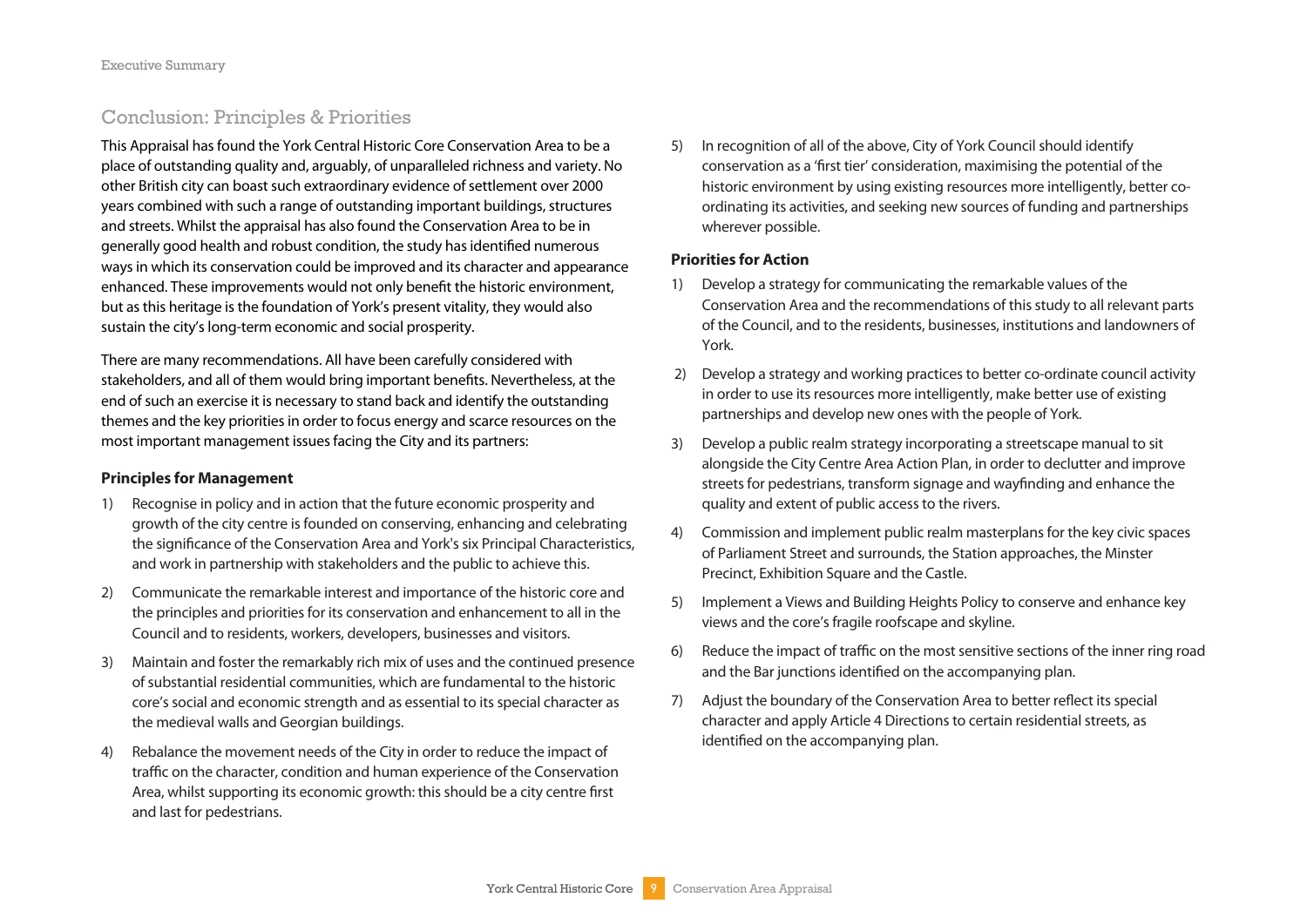#### Executive Summary



**College** 

Priority for public realm improvements

Reduce vehicle traffic on sections of the inner ring road which have a significant negative impact on the Conservation Area

Priorities for Bar junction improvement and decluttering



Potential for new or improved riverside public space



Proposed Article 4 Directions

Existing Conservation Area boundary

> Proposed changes to the Conservation Area boundary

Significant development sites



Priorities for action